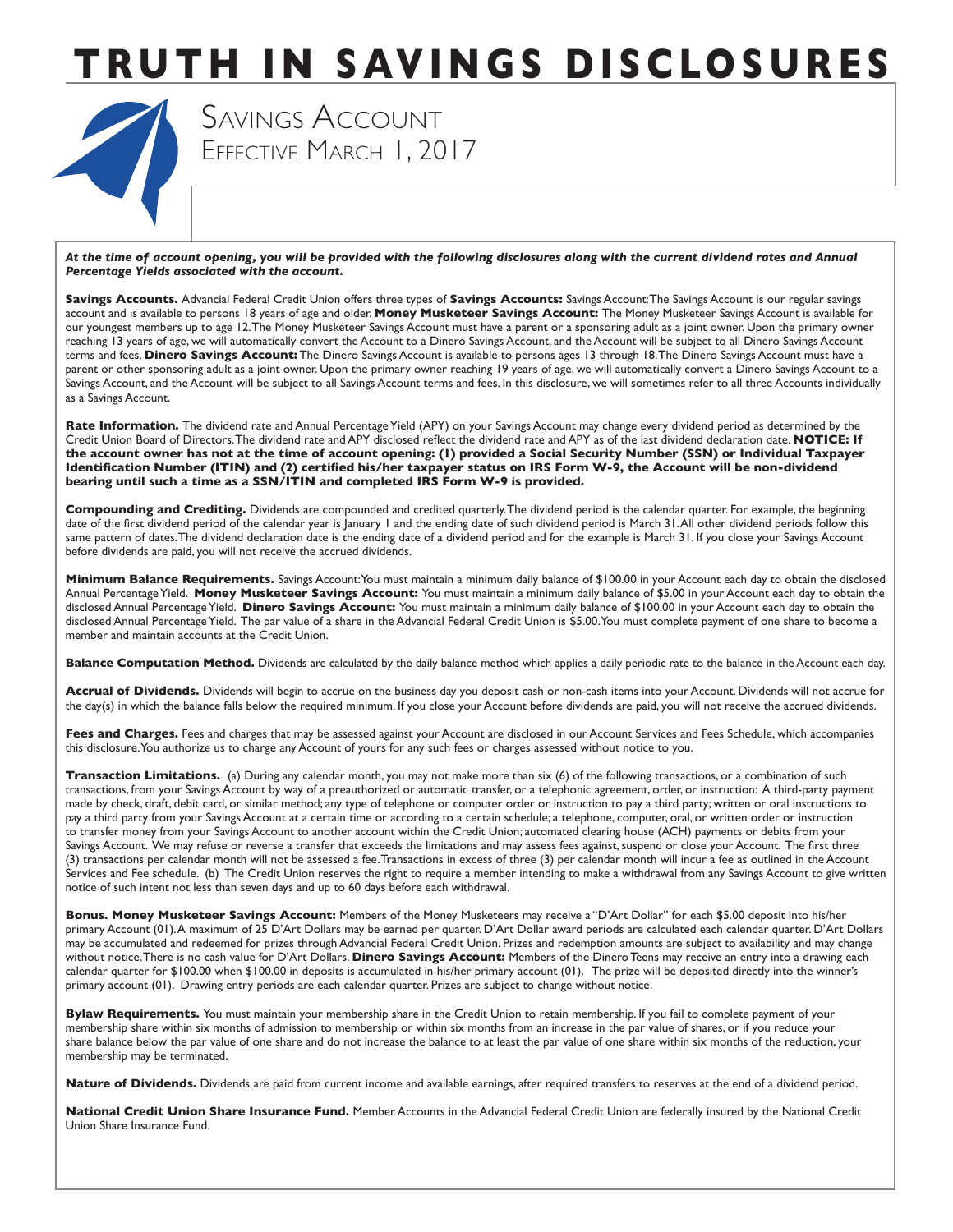

 MONEY MARKET SAVINGS ACCOUNT EFFECTIVE MARCH 1, 2017

*At the time of account opening, you will be provided with the following disclosures along with the current dividend rates and Annual Percentage Yields associated with the account.* 

 be paid the dividend rate corresponding to the highest daily balance attained each day on the entire balance in your Account. **NOTICE: If the account**  Rate Information. The dividend rate and Annual Percentage Yield (APY) on Money Market Savings Accounts may change every dividend period as determined by the Credit Union Board of Directors.The dividend rate and APY disclosed reflect the dividend rate and APY as of the last dividend declaration date.You will **owner has not at the time of account opening: (1) provided a Social Security Number (SSN) or Individual Taxpayer Identification Number (ITIN) and (2) certified his/her taxpayer status on IRS Form W-9, the Account will be non-dividend bearing until such a time as a SSN/ITIN and completed IRS Form W-9 is provided.**

**Compounding and Crediting.** Dividends are compounded and credited monthly.The dividend period is the calendar month. For example, the beginning date of the first dividend period of the calendar year is January 1 and the ending date of such dividend period is January 31.All other dividend periods follow this same pattern of dates. The dividend declaration date is the ending date of a dividend period and for the example is January 31. If you close your Account before dividends are paid, you will not receive the accrued dividends.

**Minimum Balance Requirements.** A minimum initial deposit of \$2,500.00 is required to open this Account.You must maintain a minimum daily balance of \$2,500.00 in your Account each day to obtain the disclosed Annual Percentage Yield.You must maintain a minimum daily balance of \$2,500.00 to avoid a service fee. If at any time during any calendar month your Account balance falls below the required minimum daily balance, your Account will be subject to a service fee for that calendar month as set forth in the Account Services and Fees Schedule.The par value of a share in the Advancial Federal Credit Union is \$5.00.You must complete payment of one share to become a member and maintain accounts at the Credit Union.

**Balance Computation Method.** Dividends are calculated by the daily balance method which applies a daily periodic rate to the balance in the Account each day.

**Accrual of Dividends.** Dividends will begin to accrue on the business day you deposit cash or non-cash items into your Account. Dividends will not accrue for the day(s) in which the balance falls below the required minimum. If you close your Account before dividends are paid, you will not receive the accrued dividends.

Fees and Charges. Fees and charges that may be assessed against your Account are disclosed in our Account Services and Fees Schedule, which accompanies this disclosure.You authorize us to charge any Account of yours for any such fees or charges assessed without notice to you.

 transactions, from your Money Market Savings Account by way of a preauthorized or automatic transfer, or a telephonic agreement, order, or instruction: A third- (ACH) payments or debits from your Money Market Savings Account. We may refuse or reverse a transfer that exceeds the limitations and may assess fees against, suspend or close your Account. The first three (3) transactions per calendar month will not be assessed a fee.Transactions in excess of three (3) per calendar **Transaction Limitations.** (a) During any calendar month, you may not make more than six (6) of the following transactions, or a combination of such party payment made by check, draft, debit card, or similar method; any type of telephone or computer order or instruction to pay a third party; written or oral instructions to pay a third party from your Money Market Savings Account at a certain time or according to a certain schedule; a telephone, computer, oral, or written order or instruction to transfer money from your Money Market Savings Account to another account within the Credit Union; automated clearing house month will incur a fee as outlined in the Account Services and Fee schedule. (b) The Credit Union reserves the right to require a member intending to make a withdrawal from any Money Market Savings Account to give written notice of such intent not less than seven days and up to 60 days before each withdrawal.

Bylaw Requirements. You must maintain your membership share in the Credit Union to retain membership. If you fail to complete payment of your membership share within six months of admission to membership or within six months from an increase in the par value of shares, or if you reduce your share balance below the par value of one share and do not increase the balance to at least the par value of one share within six months of the reduction, your membership may be terminated.

**Nature of Dividends.** Dividends are paid from current income and available earnings, after required transfers to reserves at the end of a dividend period.

**National Credit Union Share Insurance Fund.** Member Accounts in the Advancial Federal Credit Union are federally insured by the National Credit Union Share Insurance Fund.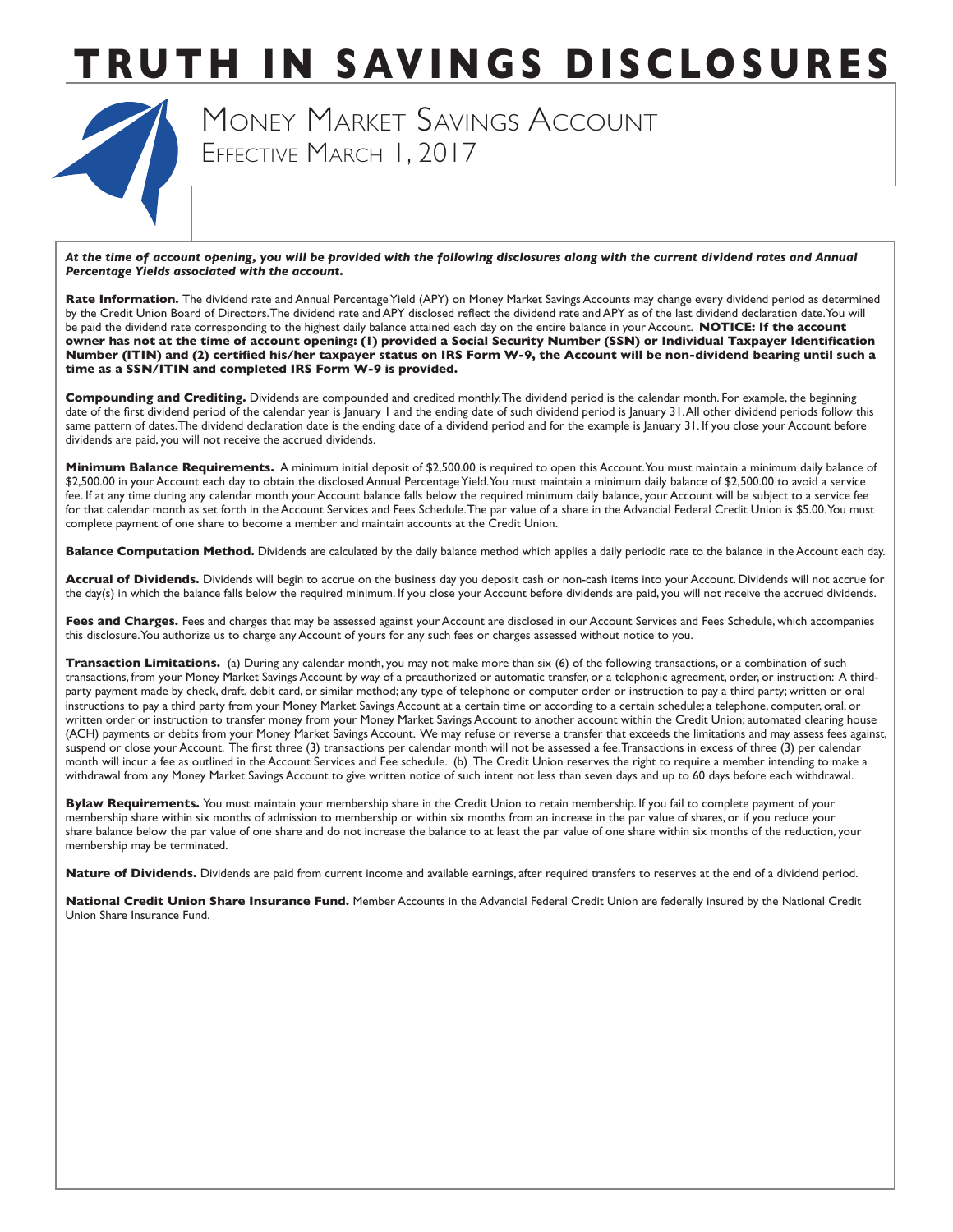

 IRA SAVINGS ACCOUNT EFFECTIVE MARCH 1, 2017

*At the time of account opening, you will be provided with the following disclosures along with the current dividend rates and Annual Percentage Yields associated with the account.* 

Rate Information. The dividend rate and Annual Percentage Yield (APY) on your IRA Savings Account may change every dividend period as determined by the Credit Union Board of Directors.The dividend rate and APY disclosed reflect the dividend rate and APY as of the last dividend declaration date. **NOTICE: If the account owner has not at the time of account opening: (1) provided a Social Security Number (SSN) or Individual Taxpayer Identification Number (ITIN) and (2) certified his/her taxpayer status on IRS Form W-9, the Account will be non-dividend bearing until such a time as a SSN/ITIN and completed IRS Form W-9 is provided.**

**Compounding and Crediting.** Dividends are compounded and credited quarterly.The dividend period is the calendar quarter. For example, the beginning date of the first dividend period of the calendar year is January 1 and the ending date of such dividend period is March 31.All other dividend periods follow this same pattern of dates. The dividend declaration date is the ending date of a dividend period and for the example is March 31. If you close your IRA Savings Account before dividends are paid, you will not receive the accrued dividends.

 **Minimum Balance Requirements.** The minimum balance of \$25.00 is required to open this Account. You must maintain a minimum daily balance in \$25.00 in your account each day to obtain the disclosed Annual Percentage Yield. The par value of a share in the Advancial Federal Credit Union is \$5.00. You must complete payment of one share to become a member and maintain accounts at the Credit Union.

**Balance Computation Method.** Dividends are calculated by the daily balance method which applies a daily periodic rate to the balance in the Account each day.

**Accrual of Dividends.** Dividends will begin to accrue on the business day you deposit cash or non-cash items into your Account. Dividends will not accrue for the day(s) in which the balance falls below the required minimum. If you close your Account before dividends are paid, you will not receive the accrued dividends.

Fees and Charges. Fees and charges that may be assessed against your Account are disclosed in our Account Services and Fees Schedule, which accompanies this disclosure.You authorize us to charge any Account of yours for any such fees or charges assessed without notice to you.

 or automatic transfer, or a telephonic agreement, order, or instruction: A third-party payment made by check, draft, debit card, or similar method; any type of account within the Credit Union; automated clearing house (ACH) payments or debits from your IRA Savings Account. We may refuse or reverse a transfer that **Transaction Limitations.** (a) Contributions to and withdrawals from IRA Accounts are subject to limitations and restrictions imposed by the Internal Revenue Service (IRS). For example, individuals under the age of 59½ may be subject to IRS early withdrawal penalties when withdrawing funds from an IRA Account. In certain circumstances, such as the death or disability of the Account owner, the law permits or in some cases requires the waiver of the early withdrawal penalty. Please refer to your IRA disclosure statement or consult your tax advisor for more information. (b) During any calendar month, you may not make more than six (6) of the following transactions, or a combination of such transactions, from your IRA Savings Account by way of a preauthorized telephone or computer order or instruction to pay a third party; written or oral instructions to pay a third party from your IRA Savings Account at a certain time or according to a certain schedule; a telephone, computer, oral, or written order or instruction to transfer money from your IRA Savings Account to another exceeds the limitations and may assess fees against, suspend or close your Account. (c) The Credit Union reserves the right to require a member intending to make a withdrawal from any IRA Savings Account to give written notice of such intent not less than seven days and up to 60 days before each withdrawal.

Bylaw Requirements. You must maintain your membership share in the Credit Union to retain membership. If you fail to complete payment of your membership share within six months of admission to membership or within six months from an increase in the par value of shares, or if you reduce your share balance below the par value of one share and do not increase the balance to at least the par value of one share within six months of the reduction, your membership may be terminated.

**Nature of Dividends.** Dividends are paid from current income and available earnings, after required transfers to reserves at the end of a dividend period.

**National Credit Union Share Insurance Fund.** Member Accounts in the Advancial Federal Credit Union are federally insured by the National Credit Union Share Insurance Fund.